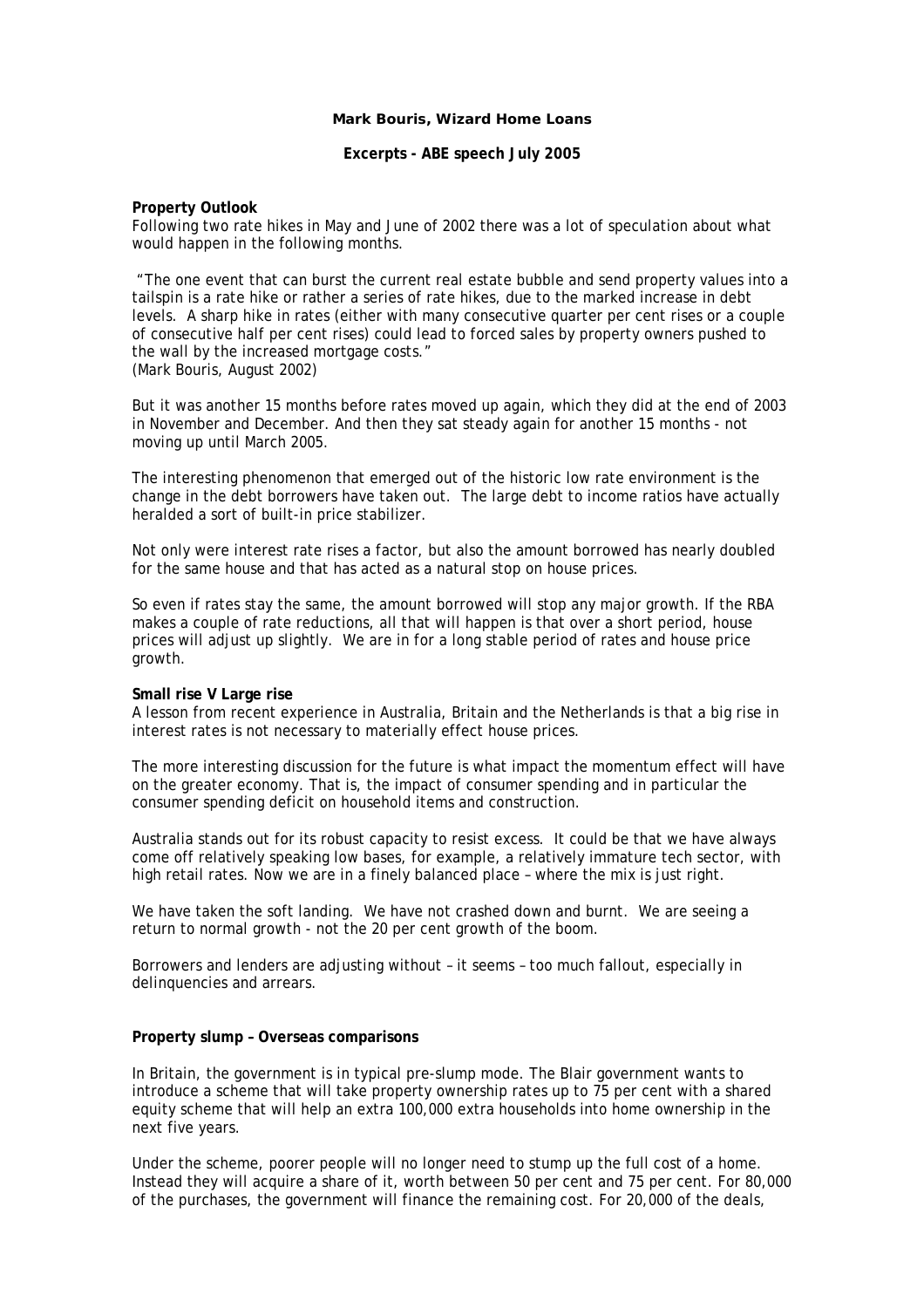mortgage lenders will take a share. They and the government will each put in an equity stake of 12.5 per cent.

In 2003 Australia had the Productivity Commission inquiry into affordability resulting in the Menzies Report into Housing Affordability heralding new forms of loans such as shared equity schemes. Despite a positive outlook, the risks were deemed to be on the high side for lenders and consumers alike. There is still a lot of work needed to ensure these are viable products.

These types of schemes are clear indicators that a boom is about to end when the asset class becomes so trendy that even politicians try to leverage it. Britain is a year behind us but is already experiencing a slow down with lending abating and delinquencies on the rise.

### **US mortgage market response to the slowing market**

In the world's biggest mortgage market – the US - the industry has responded to the property market with new products targeted at interest rate sensitive consumers.

Lenders are rolling out a new crop of 30 year fixed rate mortgages that let homeowners make low, interest only payments for as long as 10-15 years.

Also, getting a new push in America are 40 years mortgages, first offered in the 1980s in America, with market leader Fannie Mae expanding into this market.

Interest-only loans have been on the rise to eager rate-sensitive borrowers, though the majority of them have been variable rate loans and interest-only features.

These new trends in the US are all about the mortgage market trying to generate inquiry through product pushes – not selling services.

US Federal Reserve Chairman, Alan Greenspan, has these new products on his radar telling congress in June that the "dramatic increase in the prevalence of interest-only loans, as well as the introduction of other relatively exotic forms of adjustable-rate mortgages, are developments of particular concern.

Of real concern are the home equity products that basically allow Americans to use the family home as an ATM.

#### **Property on the global market**

To highlight how significant an asset class property is on the global market, the Economist says that the total value of residential property in developed economies *rose* by more than \$30 trillion over the past five years to over \$70 trillion – an increase equivalent to 100 per cent of the countries combined GDPs.

Not only does this dwarf any previous house price boom, it's larger than the global stock market bubble in the 1990s or America's stock market bubble in the late 1920s (55 per cent of GDP). This makes the boom the biggest bubble in history.

In half of the developed nations prices are still rising. In places like California, Florida, Nevada, Hawaii house prices soared by more than 20 per cent in the first quarter.

The IMF recently reported that the household sector has increasingly and more directly become the shock absorber of last resort in the financial system.

### **Australian products and practice**

Australia is a world leader when it comes to innovative mortgage products, which comes down to credit policy, increased income ratios, LMI, legal system and the Aussie psyche.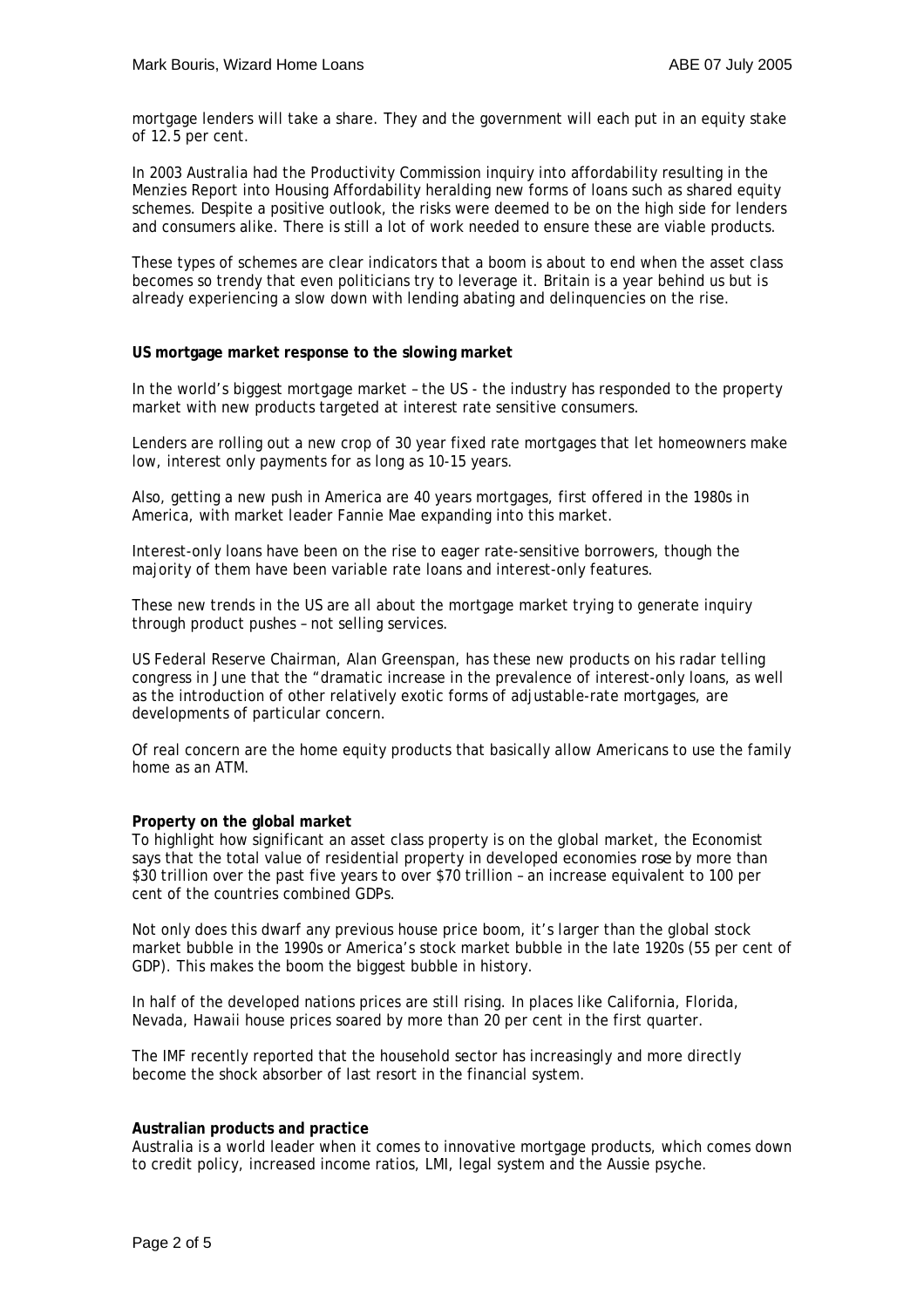On the whole, the innovation of the Australian market – underpinned by our cultural tradition of wanting our own roof over our head – has created a stable market, with high home ownership.

But there are notable areas of concern, Low doc loans for example:

We keep our low doc lending fewer than 20 per cent of our book. Aggressive use of low docs sees them taking up to 35 per cent of some lenders' books. That's too high.

Low doc loans have a place in the overall product mix, but unless these products are well priced for risk, they are simply a poor tool for chasing market share.

Low doc lending has been on the RBA's radar, as has the broker practice of churning borrowers out of one loan into another to chase commission.

In 2002, ASIC released a report into broking, and legislative controls have started to take grip. And the recent crackdown on financial planners for unnecessarily churning customers is a clarion call to the mortgage broking industry.

ASIC is recruiting 300 consumers to be part of a surveillance operation to monitor whether financial planners take advantage of the new Super Choice by churning unwitting consumers.

Success of this operation will no doubt strengthen the regulators hand when it comes to legislating mortgage brokers.

Government has also turned its attention to poor valuation practices. The drive by valuation is probably the most dangerous of these. While most low doc loans are at low LVRs up to 80 per cent (relatively speaking) just a 20 per cent correction at 75 per cent LVR becomes a 95 per cent LVR.

Given that with a low doc loan, the lender has less financial data on the customer, by definition, this is an area to be seriously concerned about. And let's be reminded that losses peak after three years. This means problems could arise at the end of this calendar year.

# **Monetary policy**

Throughout the recent property boom, the RBA put on the breaks; refining monetary policy into the sharpest tool it has ever been in our history.

The plan worked with the March 2005 rate rise dampening the market.

But looking at the March rate rise in the broader context and we see that since the end of 2002 we have had five interest rate hikes, which is a one and a quarter percentage increase on someone's loan.

And in actual fact, with petrol and other increases, the net effect on the household budget is more like seven or eight interest rate rises in that period. That's a two percent increase, which is at or just past the two percent buffer that responsible lenders advise borrowers to account for when taking out their mortgage in 2002.

There is no room left in the household budget for more rate rises. The debt servicing ratios of lenders are now being robustly tested. New borrowers from 2002 would be stretched.

# **Affordability on the improve**

In Australia, new home affordability has been on improving. According to REIA, home loan affordability has improved for three consecutive quarters to the end of March 2005.

Average weekly income rose by 1.5 per cent while average monthly loan repayments grew by just \$4 to \$1,516.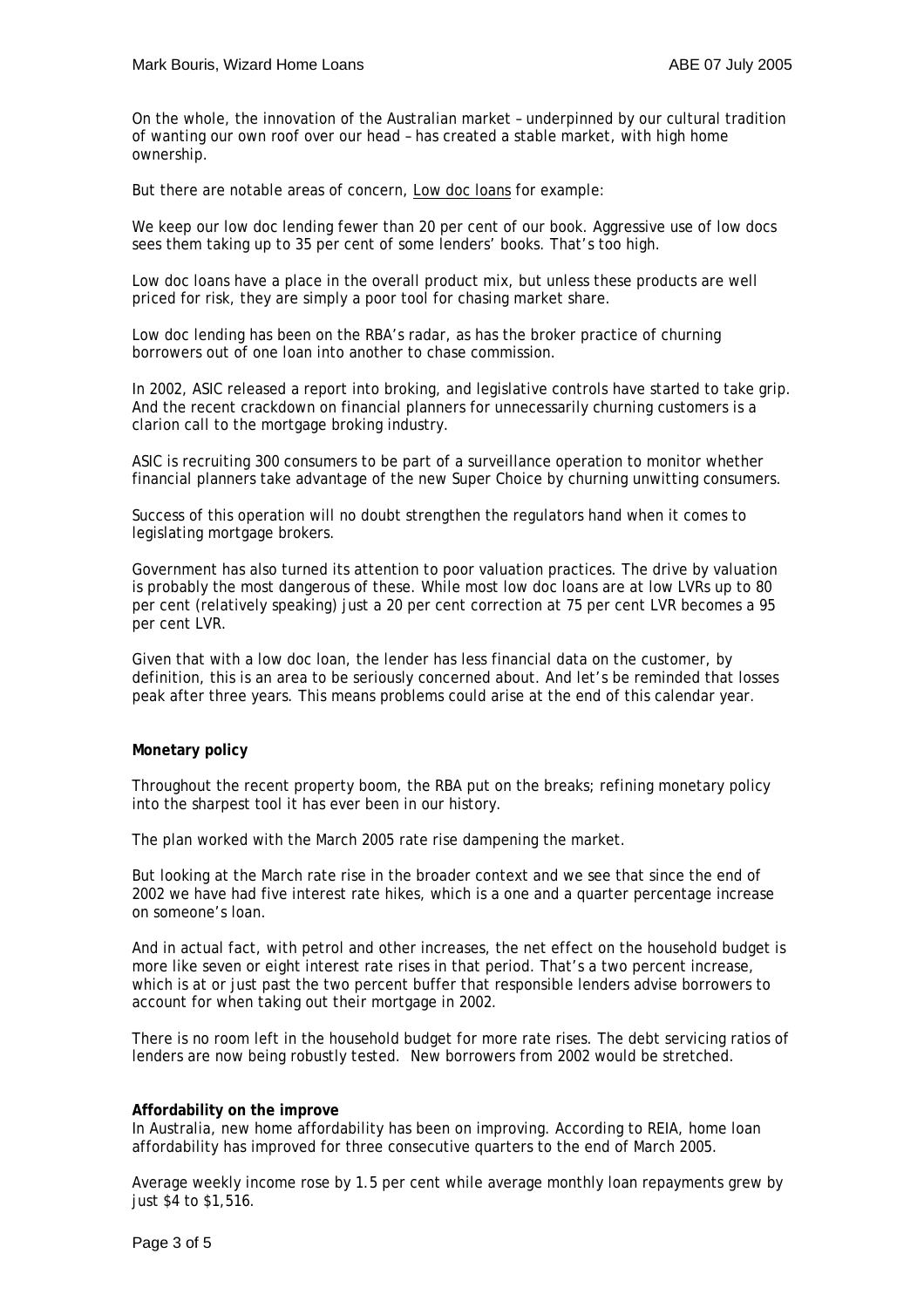The biggest driver on affordability has been house prices, not so much interest rates.

Take a property worth \$300,000, with a loan of \$200,000 at an interest rate of 7 per cent over 30 years for a couple with a monthly income of \$4,000 and monthly repayments \$1,331.

A ten per cent interest rate reduction reduces repayments to \$1,238 per month. That is \$100 saving.

A ten per cent price reduction in property price reduces monthly payments to \$1,198 per month. That is \$130 saving, a 25 per cent increase.

Of course, this is a lot different to the wealth effect created by the drop in rates five years ago and the tremendous economic boom that wealth effect sentiment provided. That period is over for now. But nonetheless the affordability sentiment should keep owner-occupier acquisitions steady.

# **A finishing note…**

Recent changes to the Australian superannuation industry are set to have a large impact on the investment property.

All of a sudden Australians have to shake off their apathy and disinterest in the equities markets and have the knowledge they need to manage their super.

Before the housing boom Australians were nervous about shares and another collapse of equities markets. Shares were out. Housing was in.

Now with super options, consumers are obliged to read and understand shares – with the same zeal they consumed home lending information in the past five years, and housing is out.

But there is nonetheless strong evidence of a global property boom that will have a significant impact on the Australian market, defying conventional thinking on housing.

Economists traditionally say real estate, which can't be easily traded like stock or oil, is driven by local factors, like the availability of land in an area or regional employment trends.

Now, the persistence of low interest rates – increasingly in synch around the world – are a strong sign of a boom. Add to this the increasingly unconstrained flow of capital around the world, aggressive lending tactics by banks, and the frantic search by investors, large and small, for returns that beat stock and bonds.

While Americans are searching out castles in Umbria, Londoners are snapping up beachfronts in Bulgaria. The French are buying dream homes on the Indian Ocean near Durban. In Bangkok, eight years after the city's property market collapsed, there is a boom going on, with mortgage lending increasing 20 per cent annually, after contracting sharply in the late 1990s.

House prices have been rising steadily in Spain, (63 per cent in the past three years) and France (48 per cent) in the past three years, 48 per cent up in Bulgaria in just the past year and 19 per cent in Hong Kong.

Many believe that a global housing slowdown, if it comes, would be absorbed but the global economy without much disruption to overall growth rates. It's even possible that the globalization of this boom may help spread out the risk associated with it.

As part of a rebalance of Australian asset portfolios we will buy into property asset portfolios overseas. It achieves diversification and glossing and liquidity over time.